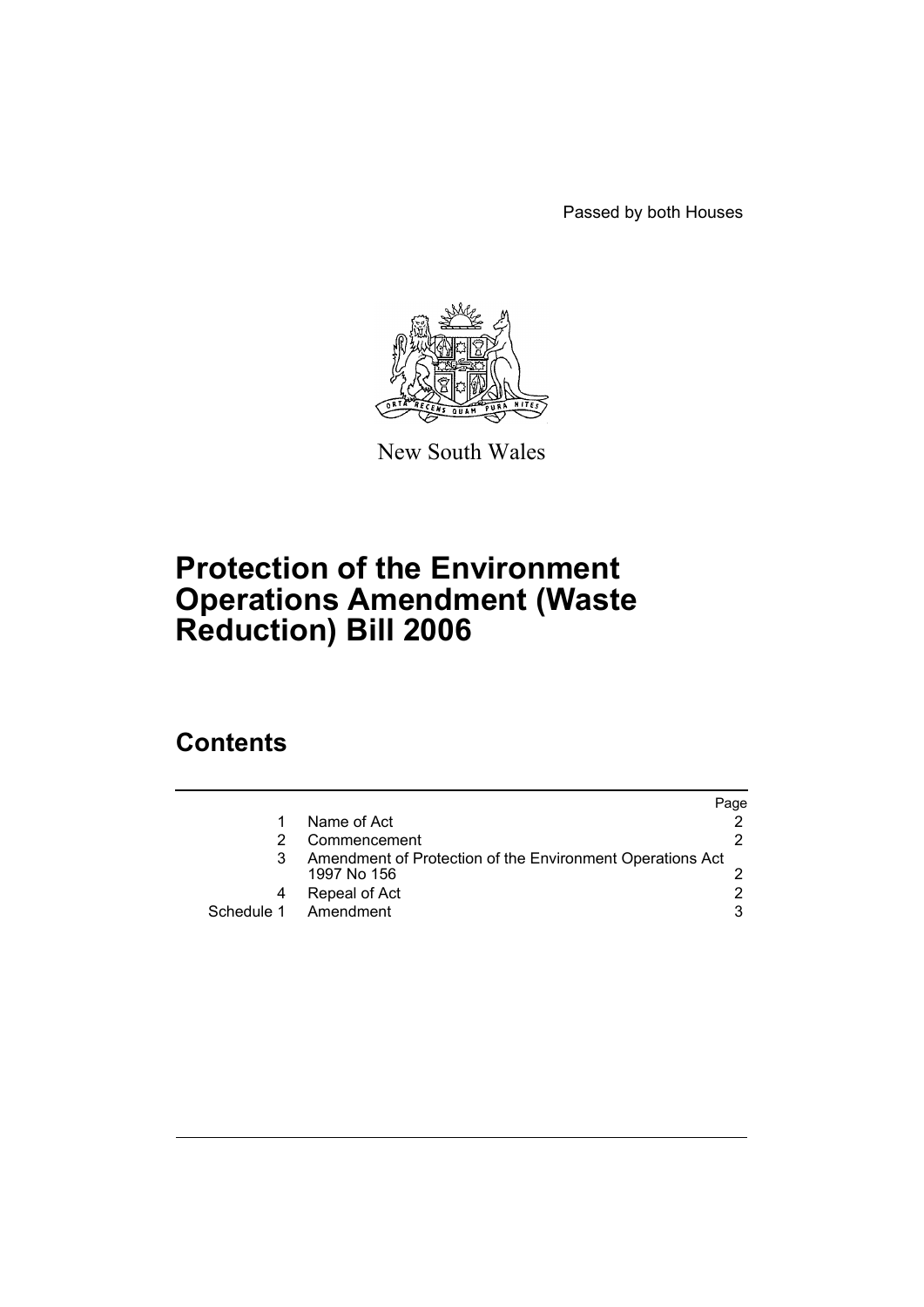*I certify that this PUBLIC BILL, which originated in the LEGISLATIVE ASSEMBLY, has finally passed the LEGISLATIVE COUNCIL and the LEGISLATIVE ASSEMBLY of NEW SOUTH WALES.*

> *Clerk of the Legislative Assembly. Legislative Assembly, Sydney, , 2006*



New South Wales

# **Protection of the Environment Operations Amendment (Waste Reduction) Bill 2006**

Act No , 2006

An Act to amend the *Protection of the Environment Operations Act 1997* with respect to a local council waste reduction scheme.

*I have examined this Bill, and find it to correspond in all respects with the Bill as finally passed by both Houses.*

*Chairman of Committees of the Legislative Assembly.*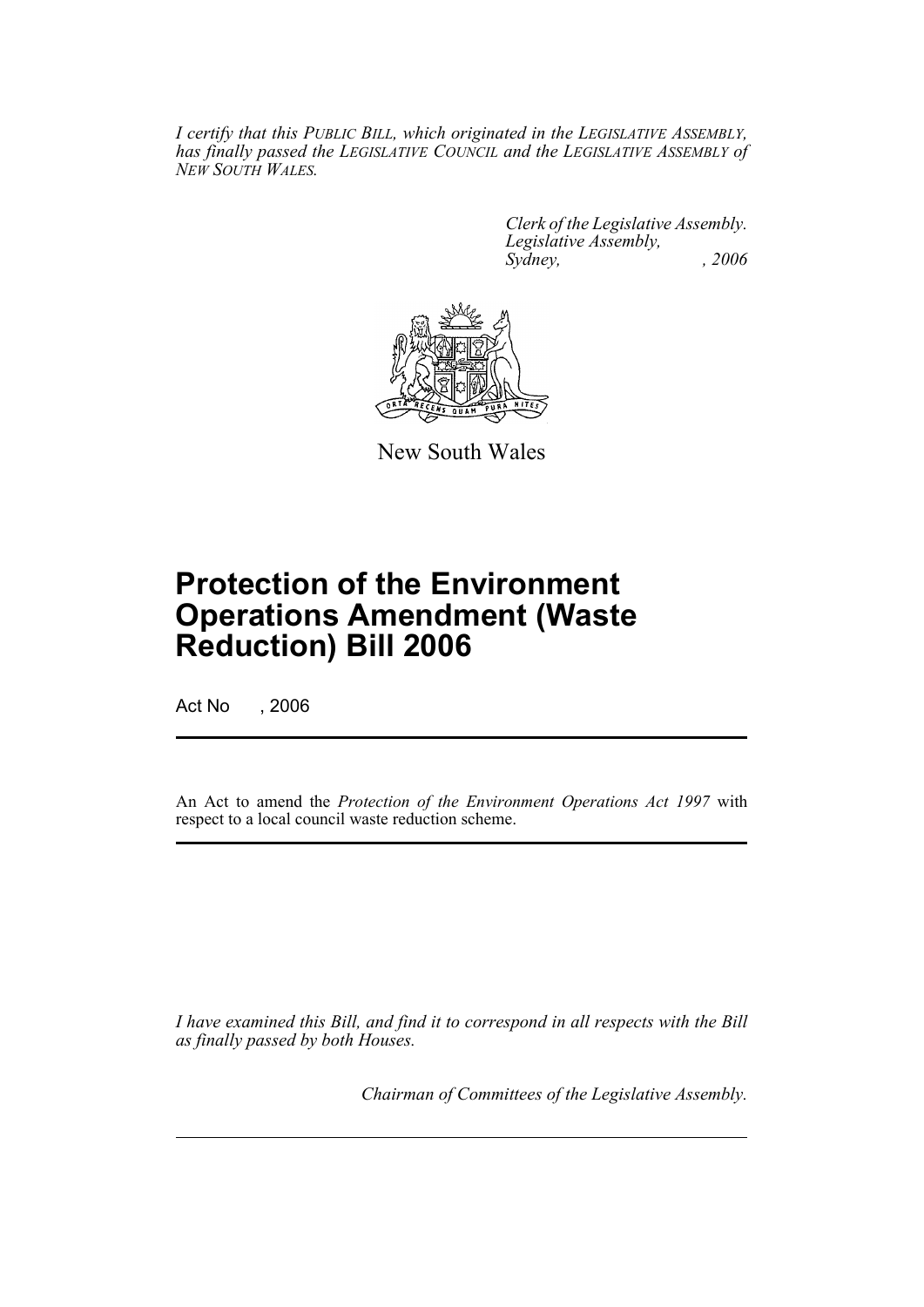#### **The Legislature of New South Wales enacts:**

#### **1 Name of Act**

This Act is the *Protection of the Environment Operations Amendment (Waste Reduction) Act 2006*.

#### **2 Commencement**

This Act commences on the date of assent.

#### **3 Amendment of Protection of the Environment Operations Act 1997 No 156**

The *Protection of the Environment Operations Act 1997* is amended as set out in Schedule 1.

#### **4 Repeal of Act**

- (1) This Act is repealed on the day following the day on which this Act commences.
- (2) The repeal of this Act does not, because of the operation of section 30 of the *Interpretation Act 1987*, affect any amendment made by this Act.